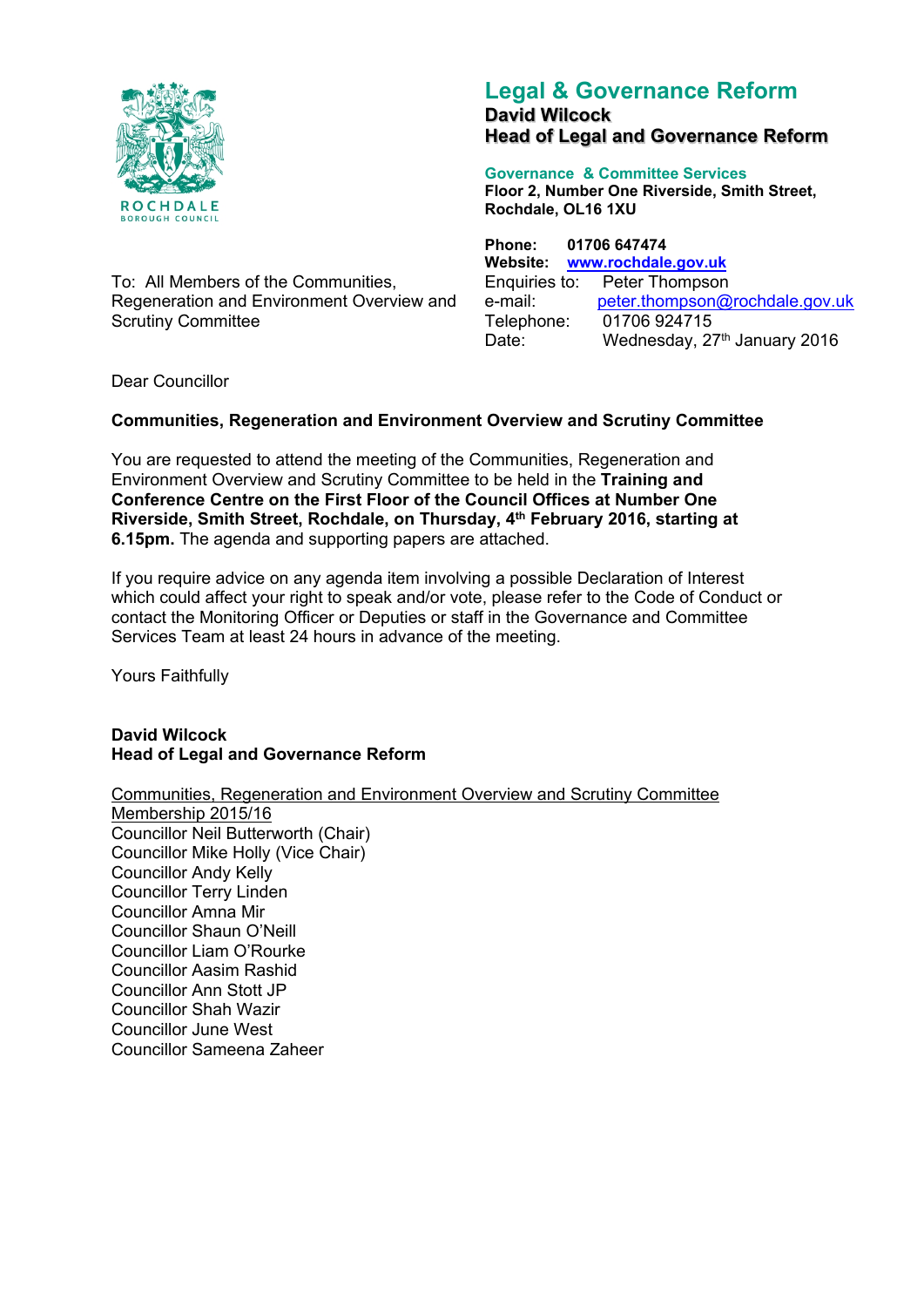### **Rochdale Borough Council**

#### **COMMUNITIES, REGENERATION AND ENVIRONMENT OVERVIEW AND SCRUTINY COMMITTEE**

## **Thursday, 4 th February 2016 at 6.15 pm**

### **Training and Conference Suite, First Floor, Number One Riverside, Smith Street, Rochdale, OL16 1XU**

# **A G E N D A**

#### Apologies for Absence

1. Declarations of Interest 1 - 2

Members must indicate at this stage any items on the agenda in which they must declare an interest. Members must verbally give notice of their interest at the meeting and complete the form attached with this agenda.

Members are also advised to take advice with regard to any matter where there is potential bias or predetermination in any business to be considered at the meeting and whether they should take part in decision making at the meeting.

Members are reminded that, in accordance with the Localism Act 2011 and the Council's adopted Code of Conduct, they must declare the nature of any discloseable pecuniary interest; personal interest and/or prejudicial interest required of them and, in the case of any discloseable pecuniary interest or prejudicial interest, withdraw from the meeting during consideration of the item, unless permitted otherwise within the Code of Conduct.

2. Minutes 3 - 9

To consider the minutes of the meeting of the Committee held 10<sup>th</sup> December 2015

- 3. Communities, Regeneration and Environment Overview and Scrutiny 10 19 Committee - Work Programme 2015/2016
- 4. Exclusion of Press and Public

To consider excluding the press and public from the meeting during consideration of the following three items of business in accordance with the provisions of Section 100A (4) of the Local Government Act 1972, as amended.

- 5. Update on Community Cohesion Hub Activities in Rochdale Borough 20 34
- 6. Asylum Dispersal in Rochdale and Across Greater Manchester 35 38
- 7. Highways Shared Service Outline Business Case 39

Presentation by Director of Neighbourhoods

- 8. Readmission of Press and Public
- 9. RBH Performance Report 40 62